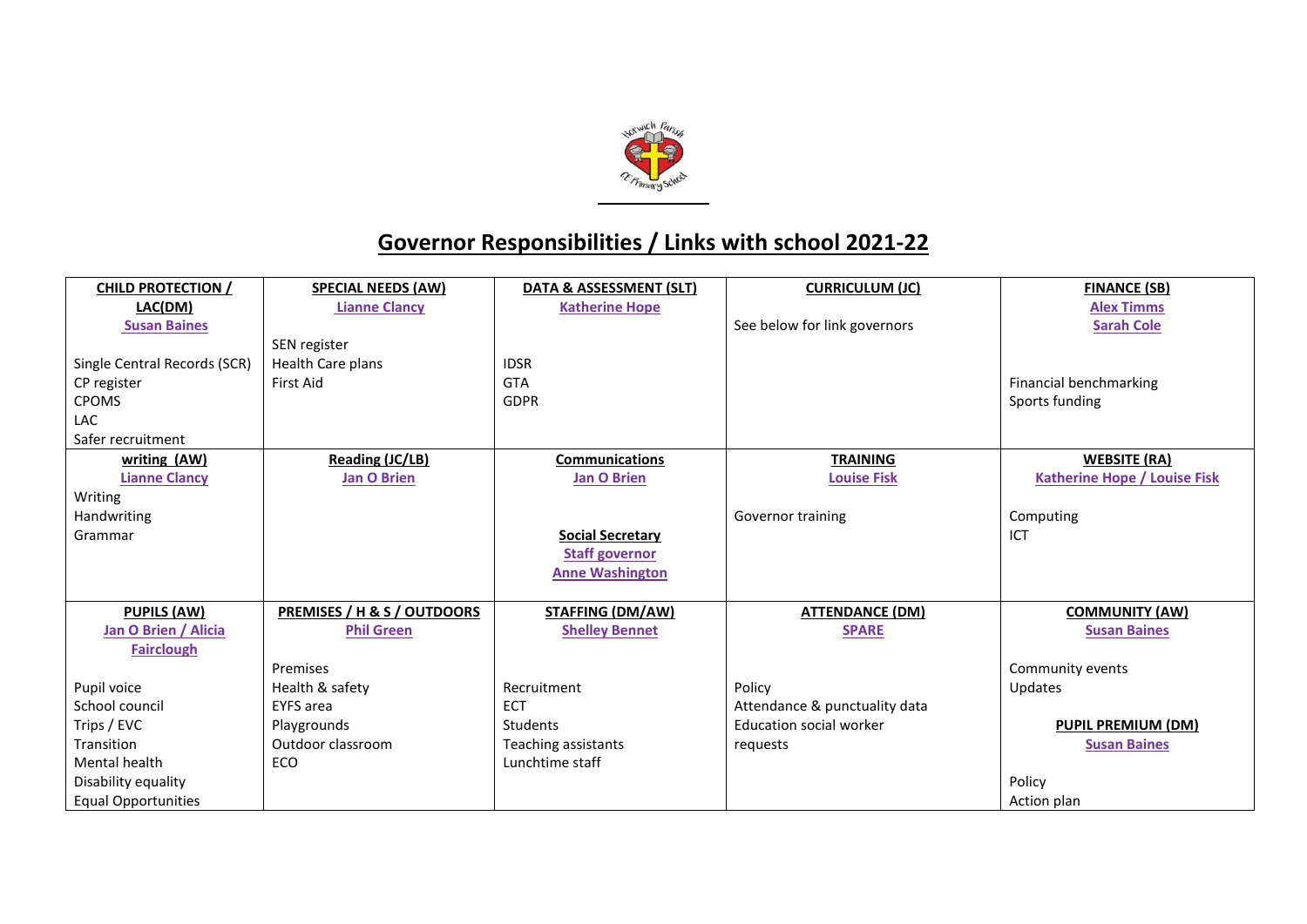| Ethnicity            |                          |                        |                                | Impact                           |
|----------------------|--------------------------|------------------------|--------------------------------|----------------------------------|
| <b>PARENTS (SLT)</b> | <b>RE/WORSHIP (FMcE)</b> | <b>BEHAVIOUR (SLT)</b> | <b>MENTALLY HEALTHY SCHOOL</b> | <b>POLICY WORKING PARTY (DM)</b> |
| <b>Lianne Clancy</b> | <b>Rev Nicola</b>        | <b>Shelley Bennet</b>  | <b>Lianne Clancy</b>           | <b>Louise Fisk / Rev Nicola</b>  |
| Parental engagement  | <b>Mission statement</b> | Policy to practice     | Wellbeing                      | <b>Katherine Hope (remotely)</b> |
| Communication        | Ethos                    | <b>Nurture</b>         | Mental health                  |                                  |
| Forum                | <b>SIAMS</b>             | <b>Growth Mindset</b>  | Supervision                    | Review school policies           |
| <b>PTA</b>           | Assemblies               | <b>PSHE</b>            |                                |                                  |
|                      | Equal opportunities      | <b>British Values</b>  |                                |                                  |
|                      | Ethnicity                |                        |                                |                                  |

## **YEAR GROUP LINK GOVERNORS**

| <b>EARLY YEARS</b>   | YEAR 1                | YEAR <sub>2</sub>   | YEAR <sub>3</sub>        | YEAR 4             | <b>YEAR5</b> | <u>YEAR 6</u>     |
|----------------------|-----------------------|---------------------|--------------------------|--------------------|--------------|-------------------|
| <b>Lianne Clancy</b> | <b>Katherine Hope</b> | <b>Susan Baines</b> | <b>Alicia Fairclough</b> | <b>Louise Fisk</b> | <b>SPARE</b> | <b>Alex Timms</b> |

## **LINK GOVERNORS 21-22**

| <b>SUBJECT</b>           | <b>NAME OF SUBJECT LEADER</b>       | <b>NAME OF GOVERNOR</b> |
|--------------------------|-------------------------------------|-------------------------|
|                          |                                     |                         |
| Maths                    | Mrs Burgess                         | Kathryn Hope            |
| English                  | Mrs Washington                      | Lianne Clancy           |
| Science                  | Mrs Barber                          | <b>Shelley Bennet</b>   |
| RE/Worship               | Mrs McEwan                          | Rev Nicola              |
| History                  | Mrs Ramsay                          | Susan Baines            |
| Geography                | Mrs Hiller                          | Alex Timms              |
| PE                       | Mr Banner                           | Alicia Fairclough       |
| <b>PSHE</b>              | Mrs Ramsay                          | <b>Shelley Bennet</b>   |
| Art                      | Miss Wallwork                       | Jan O Brien             |
| Design Technology        | Miss Wetherill                      | Alex Timms              |
| Modern foreign languages | Mrs Hiller                          | Phil Green              |
| (French)                 | (specialist teacher teaches French) |                         |
| Computing                | <b>Miss Seager</b>                  | Louise Fisk             |